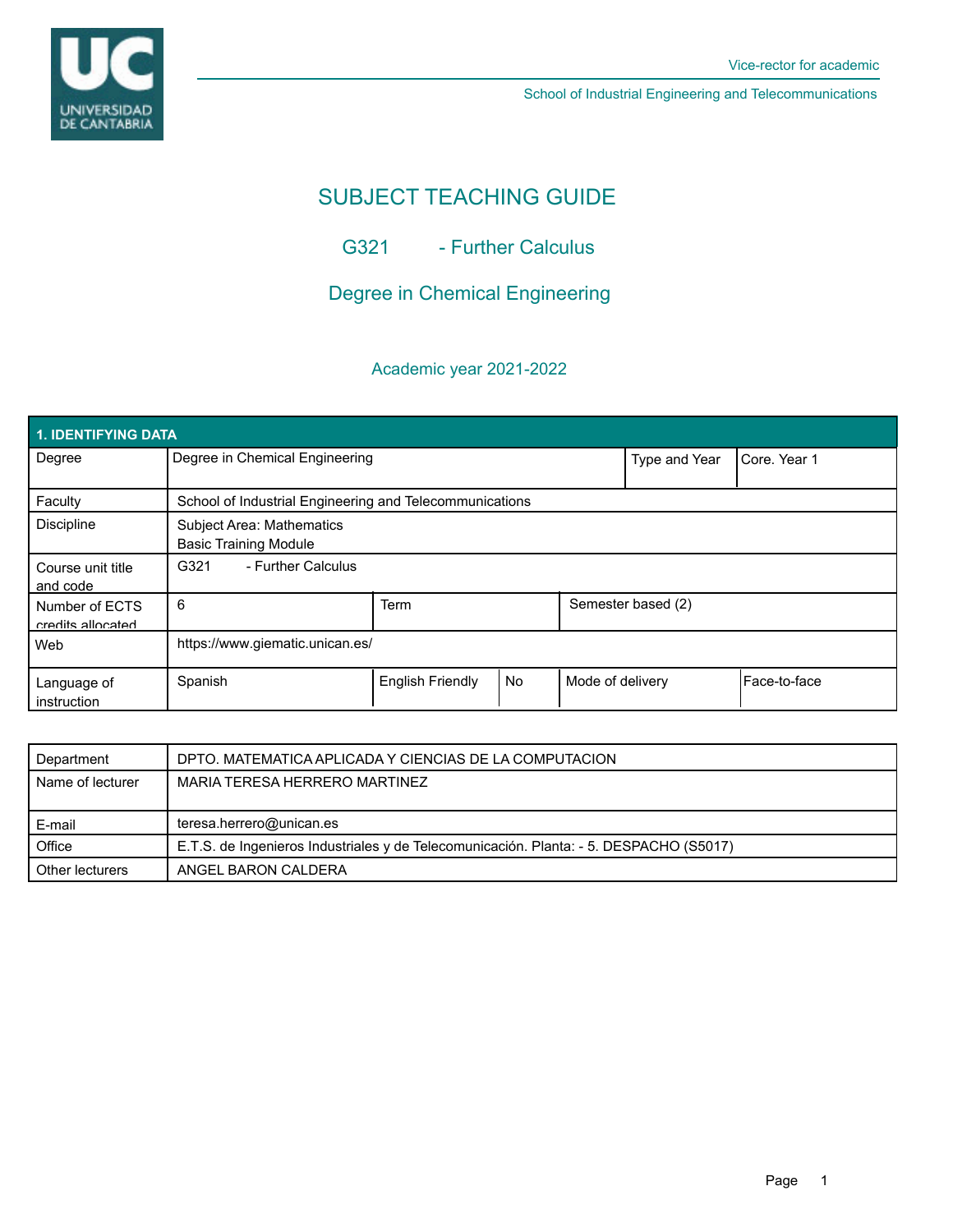

## **3.1 LEARNING OUTCOMES**

- The student will learn the main concepts of multiple integration and will apply these concepts for solving practical problems.

- The student will learn the main concepts of vector calculus and will apply these concepts for solving practical problems.

- The student will learn how to solve line integrals and will know the most significant physical and geometric applications.

- The student will learn how to solve surface integrals and will know the most significant physical and geometric applications.

- The student will learn the basic concepts and resolution methods of first order differential equations.

- The student will learn the basic concepts and resolution methods of linear second order differential equations.

- The student will be able to modeling and solve some simple technical problems that involve differential equations.

- The student will learn Euler´s methods for obtaining a numerical approximation of the solution to an initial value problem and will implement this methods using the computer.

- The student will learn the main concepts of Laplace Transforms and will used them to solve initial value problems for linear differential equations.

- the student will learn the main concepts of partial differential equations and will be able to solve some of them using numerical methods.

### **4. OBJECTIVES**

To introduce the student to some important basic concepts of Vector Calculus and Multiple Integration.

To introduce the student to the role of ordinary differential equations in engineering, and their methods of solution.

To introduce the student to the numerical methods for ordinary differential equations.

To introduce the student to the classical theory of Laplace Transforms and some of its applications to the analysis and design of engineering systems.

To introduce the student to the basic concepts of partial differential equations.

To be able to use mathematical software as an aid for solving problems.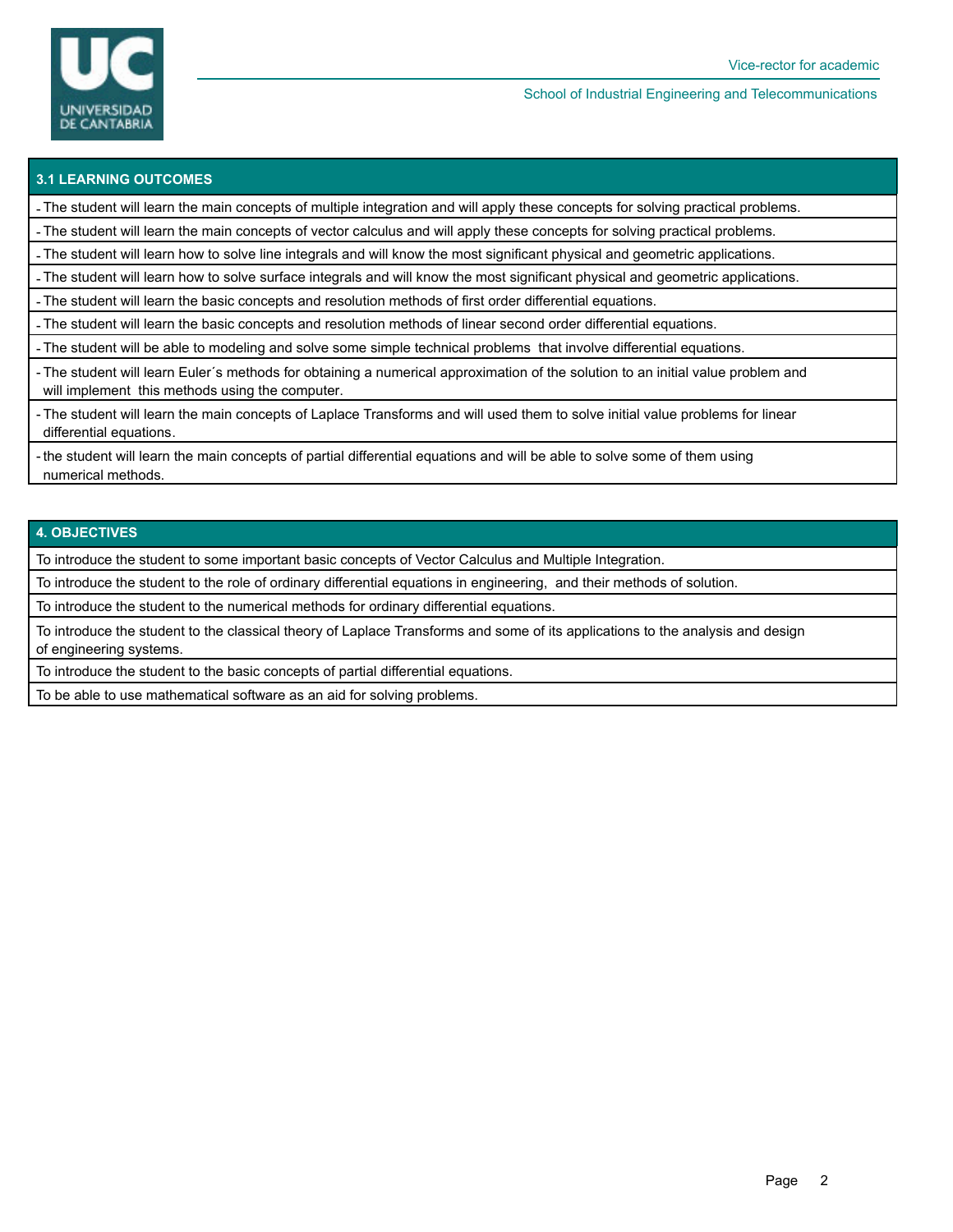

# **6. COURSE ORGANIZATION**

# **CONTENTS**

#### 1 Part One: Multivariate Calculus

- 1.1 | Topic 1.- Multiple Integration: The concept of the double integral. Properties. Calculation of double integrals. Change of variable in double integrals: Jacobians. The concept of the triple integral. Properties. Calculation of triple integrals. Change of variable in triple integrals. Applications in physics and geometry. 1.2 Topic 2.- Vector Calculus and line integrals. 2.1 Basic concepts of vector calculus. Vector fields. Differential operators. Conservative fields and potential functions. 2.2 Line Integrals: Definition of line integral. Fundamental theorem of line integrals. Green´s theorem. Line integrals and work. Line integrals and flow. 1.3 Topic 3.- Surface Integrals: The concept of surface integral. Flux of a vector field. Gauss´ divergence theorem. Stokes´ theorem. 2 Part two.- Ordinary Differential Equations and Laplace Transforms  $2.1$  | Topic 4.- First Order Differential Equations. Applications to mathematical modeling. First order equations, basic concepts, general solution and particular solution. Analytical solution. Euler´s methods. Higher-order numerical methods.Mathematical modeling involving first order differential equations . 2.2 | Topic 5.- Linear Second-Order Equations. Introduction to Linear Systems.
- General solution of the homogeneous equation, homogeneous equations of constant coefficients, non-homogeneous equations of constant coefficients. General solution of first order linear systems with constant coefficients . Numerical solution to an initial value problem. Numerical solution to a boundary value problem. Introduction to modeling problems using systems of linear differential equations.
- 2.3 | Topic 6.- Laplace Transforms: Definition of the Laplace Transform. Properties. Inverse Laplace Transform. Impulses and the Dirac Delta Function. Solving initial value problems with Laplace Transforms.
- 2.4 Topic 7.- An introduction to partial differential equations and boundary problems . Introduction to numerical solving techniques: Method of Lines.

| 7. ASSESSMENT METHODS AND CRITERIA                                     |                                        |             |           |               |  |  |  |  |
|------------------------------------------------------------------------|----------------------------------------|-------------|-----------|---------------|--|--|--|--|
| <b>Description</b>                                                     | <b>Type</b>                            | Final Eval. | Reassessn | $\frac{0}{0}$ |  |  |  |  |
| Theory and problems exam: 60% of the total mark.                       | Written exam                           | <b>No</b>   | Yes       | 60,00         |  |  |  |  |
| Test laboratory practices: 30% of the total mark.                      | Laboratory evaluation                  | <b>No</b>   | Yes       | 30,00         |  |  |  |  |
| Questions assignment for virtual evaluation: 10% of<br>the total mark. | Activity evaluation with Virtual Media | <b>No</b>   | Yes       | 10,00         |  |  |  |  |
| Final exam with theory and problems                                    | Written exam                           | <b>No</b>   | Yes       | 0,00          |  |  |  |  |
| <b>TOTAL</b>                                                           |                                        |             |           |               |  |  |  |  |

**Observations** 

The evaluation method will be a continuous assessment along the semester. The final mark is obtained as follows:

-- 45% evaluation tests for part one, done throughout the semester

-- 55% evaluation tests for part one, done throughout the semester

If students fail some of the evaluation tests taken during the semester, they can take the final exam in order to retrieve the part they failed during the semester.

Observations for part-time students

Part-time students will have a single final exam that will consist of theory and practice. The final grade will only be based on this final exam.